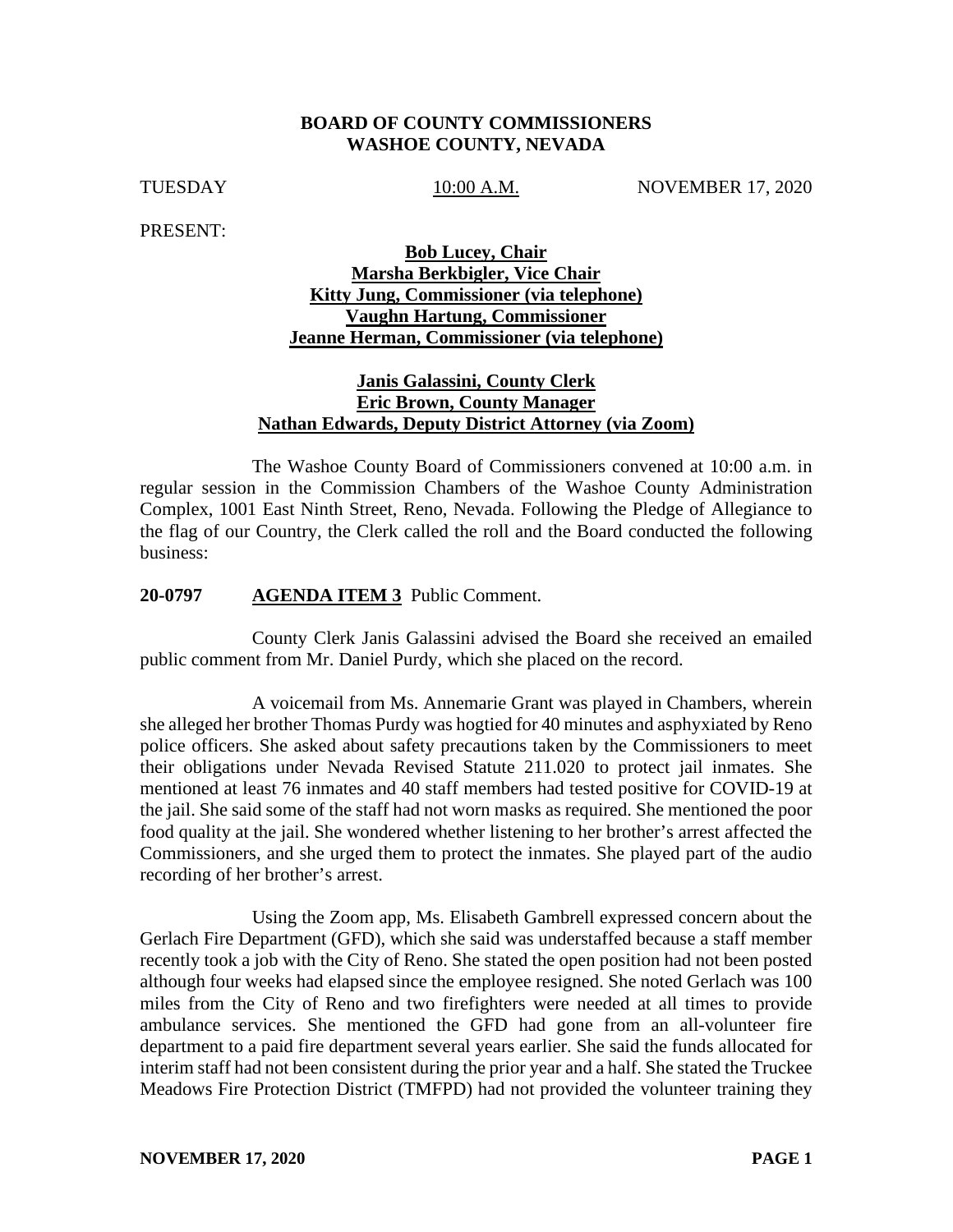had agreed to provide. She said the GFD had 12 to 14 shifts per month that were unstaffed by firefighters or paramedics. She stated the community of Gerlach was comprised of more than 100 residents and the area covered by the GFD was quite large. She wanted the Board to be aware of the issue before the next TMFPD meeting.

# **20-0798 AGENDA ITEM 4** Announcements/Reports.

Chair Lucey noted conducting Board meetings during the COVID-19 pandemic had been challenging. He said the public had been given the opportunity to provide comment by various means. He stated public comments submitted via voicemail would no longer be played and emails would no longer be read in Chambers because meetings were once again open to the public. Individuals could participate in meetings in real time and provide public comment in person or via the Zoom app. He noted public comments submitted via email or voicemail would be placed on file with the Clerk.

County Clerk Janis Galassini confirmed the change in procedure had been

Vice Chair Berkbigler inquired whether residents of Gerlach paid the same fire protection fees as other residents of unincorporated Washoe County.

Commissioner Hartung reminded staff of his concerns about speeding in the residential areas of Spanish Springs and other parts of the County.

Commissioner Herman reiterated Vice Chair Berkbigler's question about the fire department. She advocated for a review of ways to improve the situation. Chair Lucey said the issue would be agendized.

**20-0799 AGENDA ITEM 5** Receive an update and presentation regarding NDOT's Spaghetti Bowl Xpress project from Sajid Sulahria, P.E., NDOT Project Manager. (All Commission Districts.)

Nevada Department of Transportation (NDOT) Project Manager Sajid Sulahria conducted a PowerPoint presentation via Zoom, a copy of which was placed on file with the Clerk. He reviewed slides with the following titles: Reno Spaghetti Bowl; Planned Project Phasing; Selected Alternative's Scope; Investment Needs; Phase 1, SBX Update; Phase 1 "Spaghetti Bowl Xpress"; Project Challenges; Upcoming Construction; Upcoming Traffic Control (3 slides); Virtual Public Meeting; and Contact Information.

Mr. Sulahria thanked the Board for the opportunity to provide an update on the project. He noted current traffic switches were part of the I580 northbound paving work, but traffic would return to the original configuration in December.

Commissioner Hartung asked whether phase 3 included widening U.S. Route 395 North. Mr. Sulahria thought there were some projects north of the Spaghetti

noted.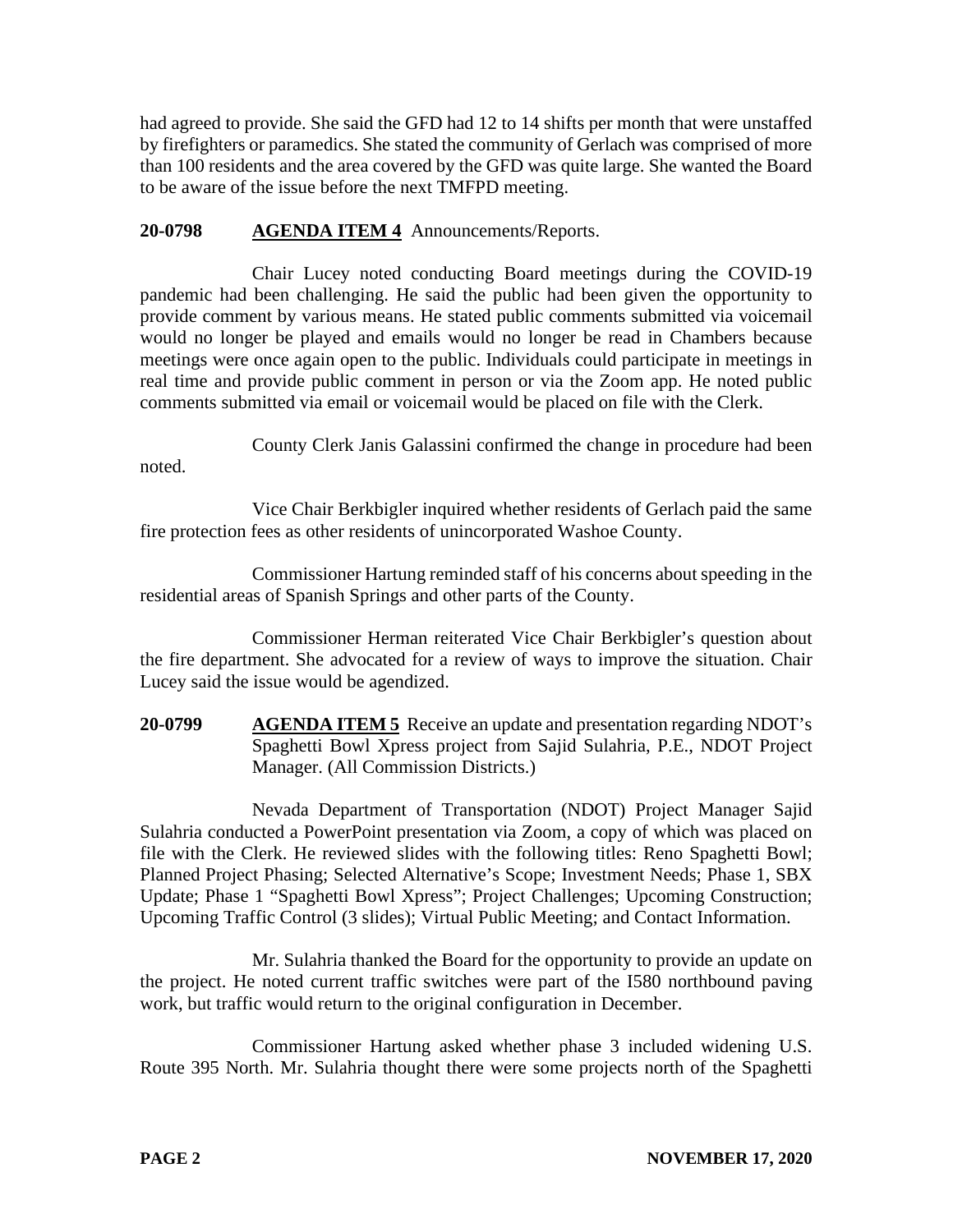Bowl, but they were between the Spaghetti Bowl and the McCarron Boulevard Loop. He said he was not aware of the entire scope of that project.

Commissioner Hartung noted the map identified the area north of McCarran Boulevard to Clear Acre Lane, so he wondered whether the widening of U.S. Route 395 North would take place at the same time. Mr. Sulahria said he was not involved in the U.S. Route 395 project, which would be scheduled when funds became available. He thought the National Environmental Policy Act (NEPA) phasing information applied to that project.

Commissioner Hartung brought up an NDOT project on I580 from the Spaghetti Bowl to Moana Lane, which took place two years prior. He asked whether Mr. Sulahria worked for NDOT at that time. Mr. Sulahria responded he worked with NDOT then, but he had only been part of the Project Management Division for approximately two years.

Commissioner Hartung expressed concern that the work and expense of the previous project had been for naught. He noted work had been performed on those areas of I580 and the new Spaghetti Bowl project would change everything once again.

Chair Lucey shared Commissioner Hartung's concerns, asserting the Spaghetti Bowl had been an issue for 20 years. He said the Board appreciated that the State had started addressing the issue. He emphasized he had often expressed concerns about the Spaghetti Bowl being the most dangerous interchange in the State, citing the portion of I580 from the Spaghetti Bowl to Clear Acre Lane as one of the biggest concerns. He asked why that part of I580 was slated to be addressed in phase 3 rather than in phase 2. Mr. Sulahria replied he was not part of the team who determined the project phases, so he was unable to provide information about how they had been determined. He thought phase planning had involved a number of public meetings. He knew freeway operational efficiency would have been considered when planning each phase. He offered to obtain additional information and report back to the Board.

Chair Lucey mentioned NDOT Project Manager Nick Johnson had been involved in addressing a number of issues related to the Master Plan and the Spaghetti Bowl. He asked whether Mr. Johnson could provide additional information. Using the Zoom app, Mr. Johnson noted the information provided was preliminary and subject to change. He said the phases were prioritized through the NEPA process, which included reviewing safety, accidents, and traffic needs. He recognized those needs could change over time. He stated phases could be built out of order if that would better address changing needs. He noted the project was a massive undertaking which would cost almost \$2 billion, so funding availability was also a factor. Phasing the project allowed more time to identify funding sources, but the work could be accelerated if more funds became available. Work could be performed in smaller portions contingent on funding as well. He reiterated the phases were developed through an assessment of aging infrastructure and safety needs, but the plan could change.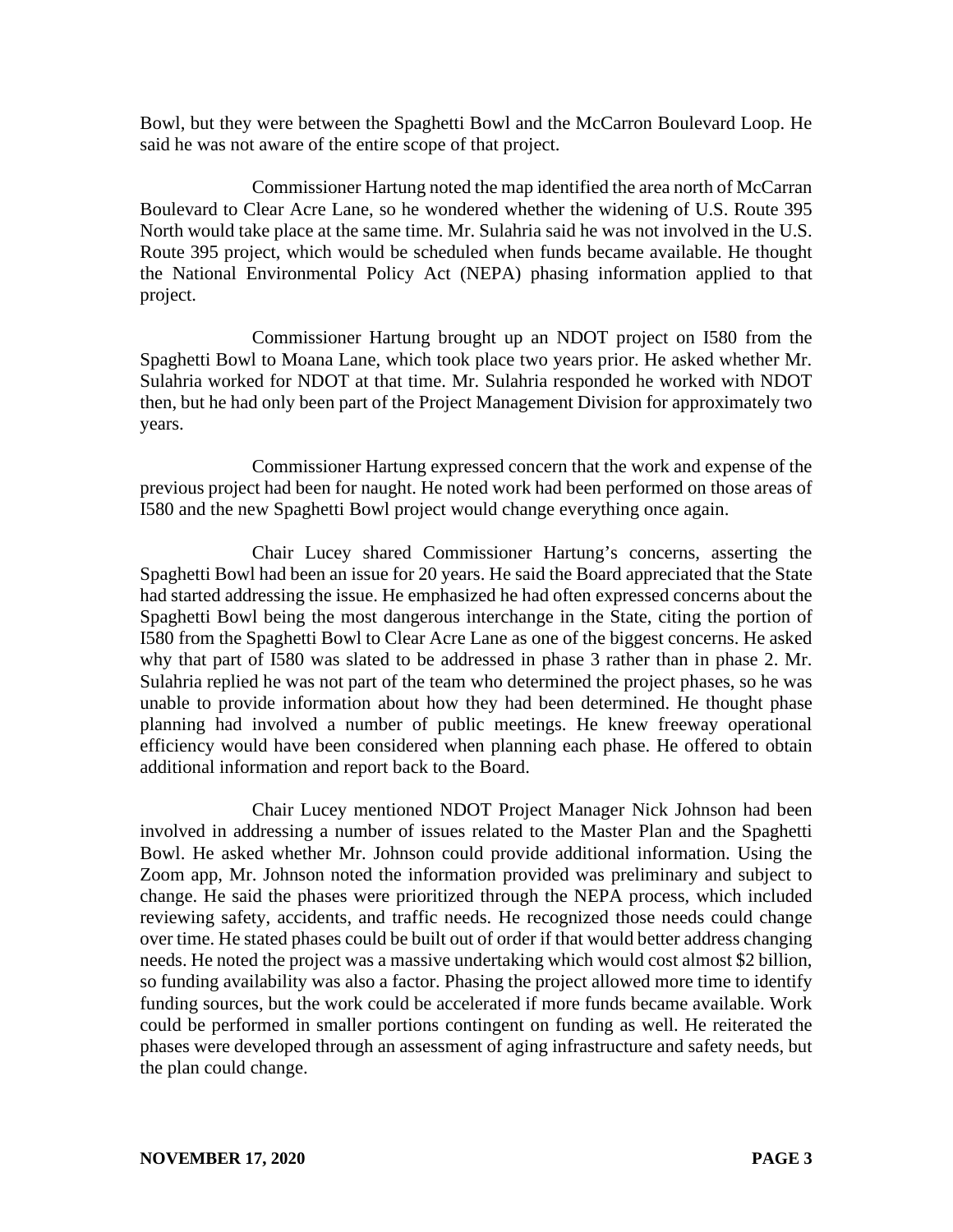Chair Lucey approved having scheduling flexibility based on funding, which could allow the project to proceed more quickly. He expressed concern about the planned 40-year time frame for completion of the project. He mentioned the population growth in the community during the past two years and asked whether NDOT used current population models to plan. He asked about the basis for the 40-year project plan. Mr. Johnson replied plans were developed using the NEPA process. NDOT worked with the Truckee Meadows Regional Planning Agency to forecast population growth and the Regional Transportation Commission (RTC) to develop traffic models. He said the data used for projections would be continually reevaluated to ensure the assumptions were still applicable.

Commissioner Herman said the Commissioners posed great questions and received excellent answers.

Commissioner Jung said she needed more information. She believed the County used RTC's gas tax to help accelerate the Spaghetti Bowl project, but there had been no observable acceleration. She questioned the allocation of federal funds to Washoe County versus Clark County. She understood Clark County had a large volume of revenue, but she wanted information about the per capita revenue provided to NDOT by the federal government. She thought northern Nevada's allocation was not nearly enough considering the increase in property tax revenue resulting from the significant escalation of housing costs. She inquired about gas sales in northern Nevada since the County served as an inland port. She requested data to determine how those factors were evaluated and balanced to reflect fluctuations. She understood projects needed to be planned a number of years in advance, but she wanted to review data about how projections were generated and where the donated local gas taxes had gone.

Vice Chair Berkbigler echoed concerns expressed by other Commissioners about the timing of phases 2 and 3. She remembered that projections made while developing the Regional Master Plan had indicated most of the expected growth would be in the north along I580. She thought it seemed more appropriate to address transportation issues in the north rather than the east first. She acknowledged the traffic heading east could be problematic, but there would not be the same level of growth there over the upcoming 10 years. She suggested NDOT should reconsider switching the timing of phases 2 and 3.

Chair Lucey agreed with Commissioner Jung's comments about the disparity in State funding between northern and southern Nevada. He understood Mr. Johnson and Mr. Sulahria worked through the plans as Project Managers, but he hoped either Director Kristina Swallow or Deputy Director Cole Mortensen would participate in future presentations to the Board. He said the RTC worked rapidly and efficiently on regional roads, but that was not the case when the County worked with NDOT on projects. He said Commissioner Jung had correctly pointed out that a significant amount of the County's gas tax had been given to NDOT to help accelerate the project because of its importance to the region. He thought it was not enough to develop a 40-year plan and hope for the best because there were factors other than the engineering and funding challenges. Human value, economic growth, and development were factors that needed consideration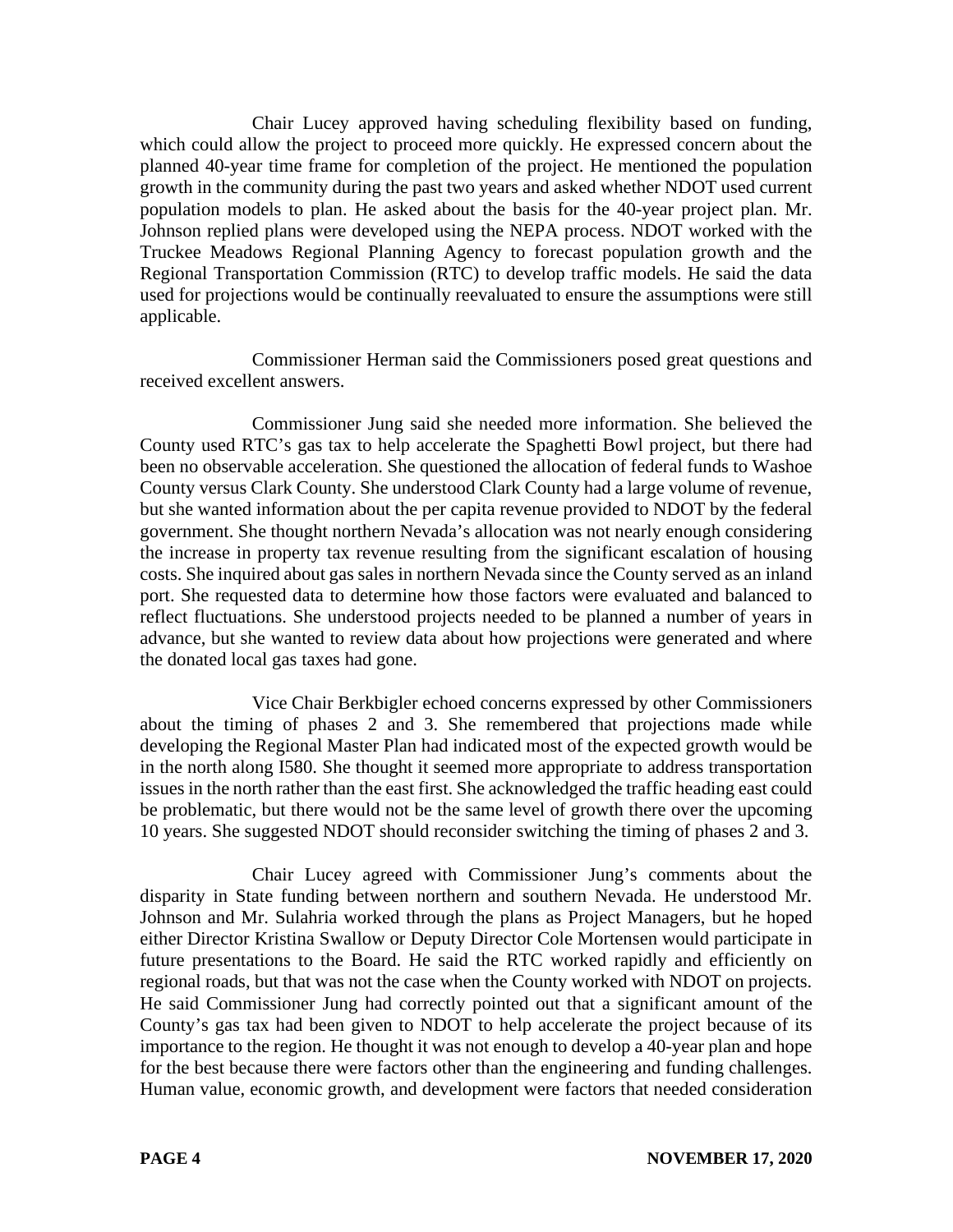and discussion. He asserted not considering all factors was a disservice to the community and the entire northern part of the state. He noted the residents of northern Nevada relied on the County for the airport, commerce, and health services. The County was home to half a million people, but it was also a catchment for 1.2 million people who moved through the corridor. He thanked Mr. Johnson and Mr. Sulahria for their presentation and reiterated his hope for a more in-depth conversation with Ms. Swallow and Mr. Mortensen in future months.

Commissioner Hartung asked whether the proposed time frames would be acceptable if the project was located in southern Nevada. He said things happened more quickly in southern Nevada, which frustrated residents of northern Nevada.

**20-0800 AGENDA ITEM 6** Acknowledge and receive presentation by Carl Hasty of Tahoe Transportation District on the acquisition of the old Incline Elementary School by Tahoe Transportation District for a future transportation hub. Manager's Office. (Commission District 1.)

Carl Hasty, District Manager for Tahoe Transportation District (TTD), conducted a PowerPoint presentation via Zoom, a copy of which was placed on file with the Clerk. He reviewed slides with the following titles: SR 28 Corridor Solutions; Background and Update on Use of Old Elementary School Site in Incline Village; Background Continued; Subject Aerial Map; Enlarged Aerial; Synopsis of WCSD Appraisal; Operations and Maintenance Responsibilities; Map; Next Steps; and Questions.

Mr. Hasty said the eight miles from Sand Harbor to the US Highway 50 intersection would be designed next as part of the efforts to get parking off of the highway. He noted the school buildings were full of asbestos and would need to be demolished and remediated. He said the location had been used as an intercept point during the summer months. He mentioned one common complaint was people taking a shortcut through Country Club Drive to reach Sand Harbor. However, the shortest route would be from Mount Rose Highway, through the roundabout, into the proposed transportation hub.

Mr. Hasty highlighted language in the Operations and Maintenance Responsibilities that demonstrated the long-standing intent to seek a permanent location for the intercept. He reiterated the location had been used as an intercept since 2012, and the map graphic slide was an exhibit of TTD's long-range transit plan. He highlighted the site where he hoped to develop a 250-parking space lot across from Spooner Summit where the trailhead parking was currently located. He stated TTD was focused on the school site opportunity. He stressed the possibilities for future intercept locations were not limited to inside the basin. Potential locations included spaces at the bottom of Mount Rose Highway and in Truckee. He asserted the acquisition of the old school fit the vision for the TTD network. He mentioned the intent for the site was to design and build a facility that worked for transit and other community amenities. One idea under consideration was a judicial center, for which the Sheriff's Office would require one acre of the property.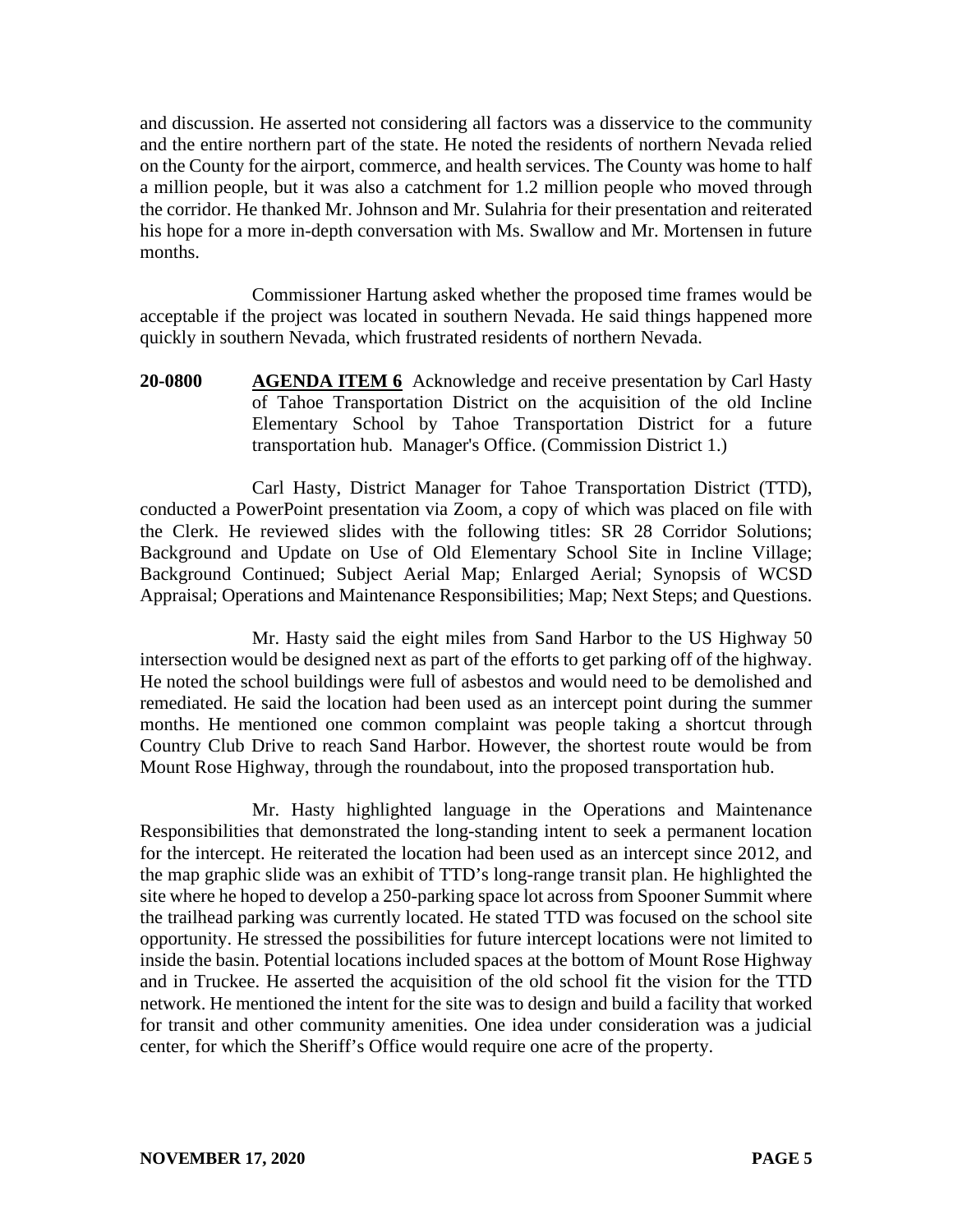Vice Chair Berkbigler mentioned residents of Incline Village (IV) did not support a transportation hub at that location. Residents expressed concerns including heavy traffic in the area, apartments across the street, and safety issues caused by students walking to school. She highlighted the heavy tree cover preventing ingress and egress to the highway, so the property was accessed through a side street. She stated turning onto the highway from the side street was difficult and could be dangerous in the winter due to icy conditions. She understood the site had been a school 10 years prior, but the population of IV had increased drastically during the intervening years. She stated short term rentals (STRs) in IV were an additional concern. She mentioned the property had been for sale for at least 10 years and potential buyers had been unable to determine the viability of the investment. She acknowledged Mr. Hasty worked with the Nevada Department of Transportation (NDOT) and other groups to procure transportation grants which would allow the site to be used. She cautioned that the map showed an earthquake fault behind the school, noting no environmental impact statement or environmental assessment had been performed on the property. The school buildings had asbestos and would need to be demolished carefully to prevent particles from blowing to surrounding residents. She wanted the Board to be aware of all issues concerning the site.

Chair Lucey asked whether the grants came from NDOT and whether they were Better Utilizing Investments to Leverage Development grants. Mr. Hasty replied they came from the Grants for Buses and Bus Facilities Program (49 U.S.C. 5339) through the Federal Transit Administration.

Chair Lucey asked whether the transportation hub would be similar to the Regional Transportation Commission (RTC) 4th Street Station or the RTC Centennial Plaza, and whether parking would be available so residents could park and take a bus to Sand Harbor. Mr. Hasty responded parking would be available. The scale of the building would be determined by the co-location terms, but the plan was to have a small transit facility which would serve as a transfer point. An environmental review would be predicated by the project concept, which would be developed through the public process. He said Placer County currently served Incline Village and he understood the RTC would launch a pilot program the upcoming year to transport individuals from the valley to IV. The proposed transit facility would be a node into the larger transit system that TTD planned to create.

With regard to Vice Chair Berkbigler's concerns, Mr. Hasty acknowledged the proximity of multi-family dwellings and the safety issues involved with the project. He said those concerns would be addressed as part of the design process. He knew a number of cars often used Southwood Boulevard as overflow parking, so the location had built-in ridership. He said transit facilities tended to be located in higher density areas. The nearby commercial properties had also been part of the consideration. Although the surrounding residential and commercial properties created some safety considerations, he summarized, they were compatible with transit, and the use of transit would help alleviate the number of vehicles on the road.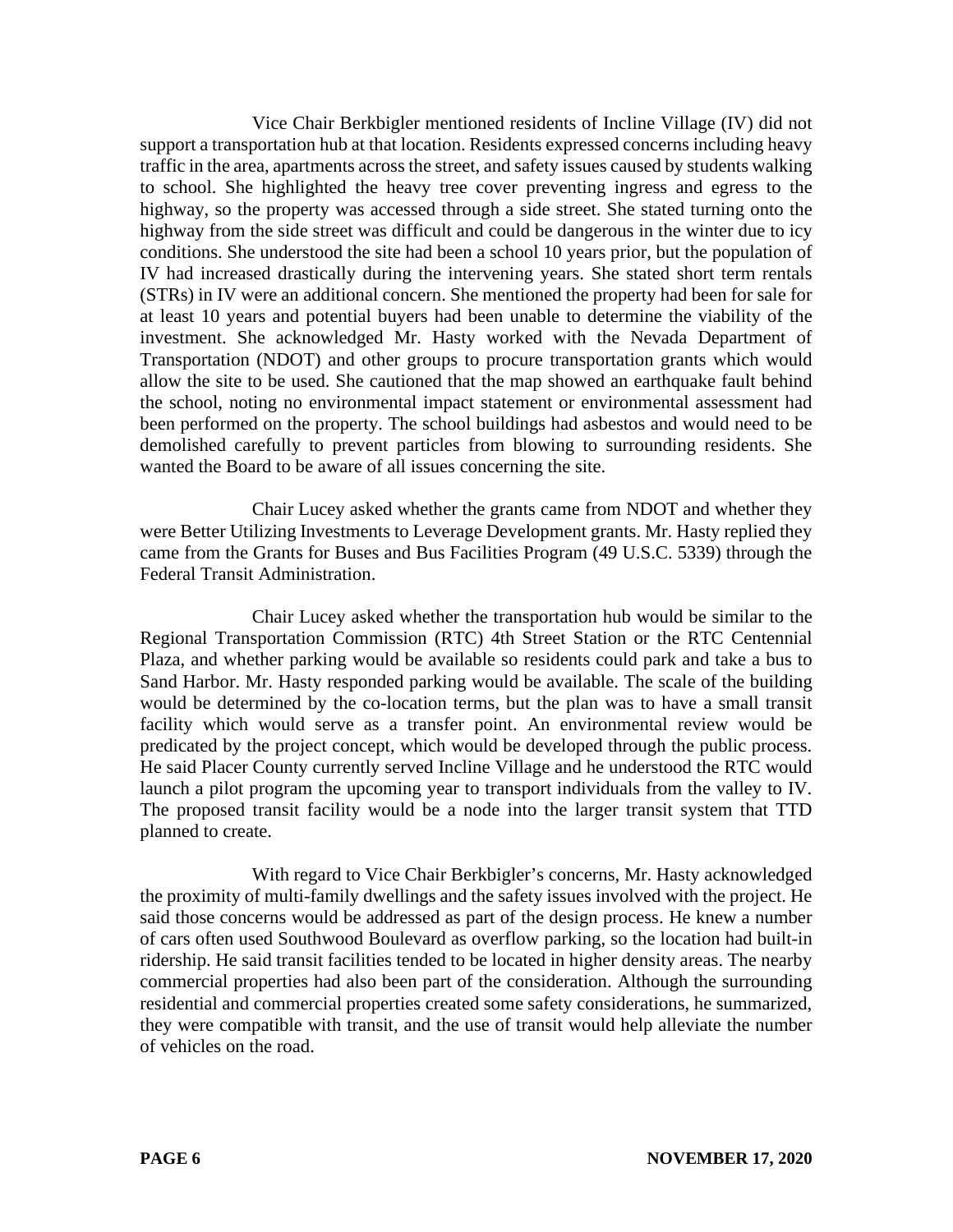Chair Lucey asked whether TTD owned and operated their own bus system for the IV area. Mr. Hasty confirmed they operated a seasonal service and a bus system that connected Minden, Gardnerville, and Carson City to Lake Tahoe.

Chair Lucey asked where TTD stored their buses. Mr. Hasty replied they had a bus yard in South Lake Tahoe, and planning work had begun on a property in Douglas County. During the season, he said, they drove buses up to the lake in the morning and back in the evening.

Chair Lucey asked whether Tahoe Truckee Area Regional Transportation provided service for the northern part of the lake and TTD provided service for the southern part from IV to South Shore. Mr. Hasty confirmed that was correct, but TTD service was not currently year-round. The long-term plan was to have a year-round regional system which would connect areas outside the major drive-up markets.

Chair Lucey asked whether TTD had bus stations along State Route 28. Mr. Hasty said no, but they had transit stops at trailhead parking for the new East Shore Trail, and a transit location would be built into the Spooner Summit location when it went into construction.

Commissioner Hartung said the location appeared to have the potential for a park and ride. He expressed concern because there had been discussions about limiting parking for STR renters. He said renters would be able to park in and around the transit facility for the day and use transit to visit destinations like trail heads and Sand Harbor. He asked whether TTD had considered the issue. Mr. Hasty explained TTD had used other overflow and underutilized parking areas during the summer months. He said TTD had an agreement with the Washoe County School District, which allowed overflow parking at the new elementary school when the old school's parking lot was filled to capacity. The new elementary school was not a year-round school, so parking was available during the summer season. He stated TTD tried to use as many existing assets as it could to manage the visitor load until other infrastructure could be developed.

Chair Lucey thanked Mr. Hasty for the presentation and said the Board would anticipate additional conversations about the project.

There was no public comment or action taken on this item.

**20-0801 AGENDA ITEM 7** Presentation of Excellence in Public Service Certificates honoring Washoe County employees who have completed essential employee development courses.

County Manager Eric Brown said Washoe County encouraged life-long learning and the professional development of all employees. He explained the Excellence in Public Service program administered by the Human Resources Department was designed to support employee development and performance. The courses were completed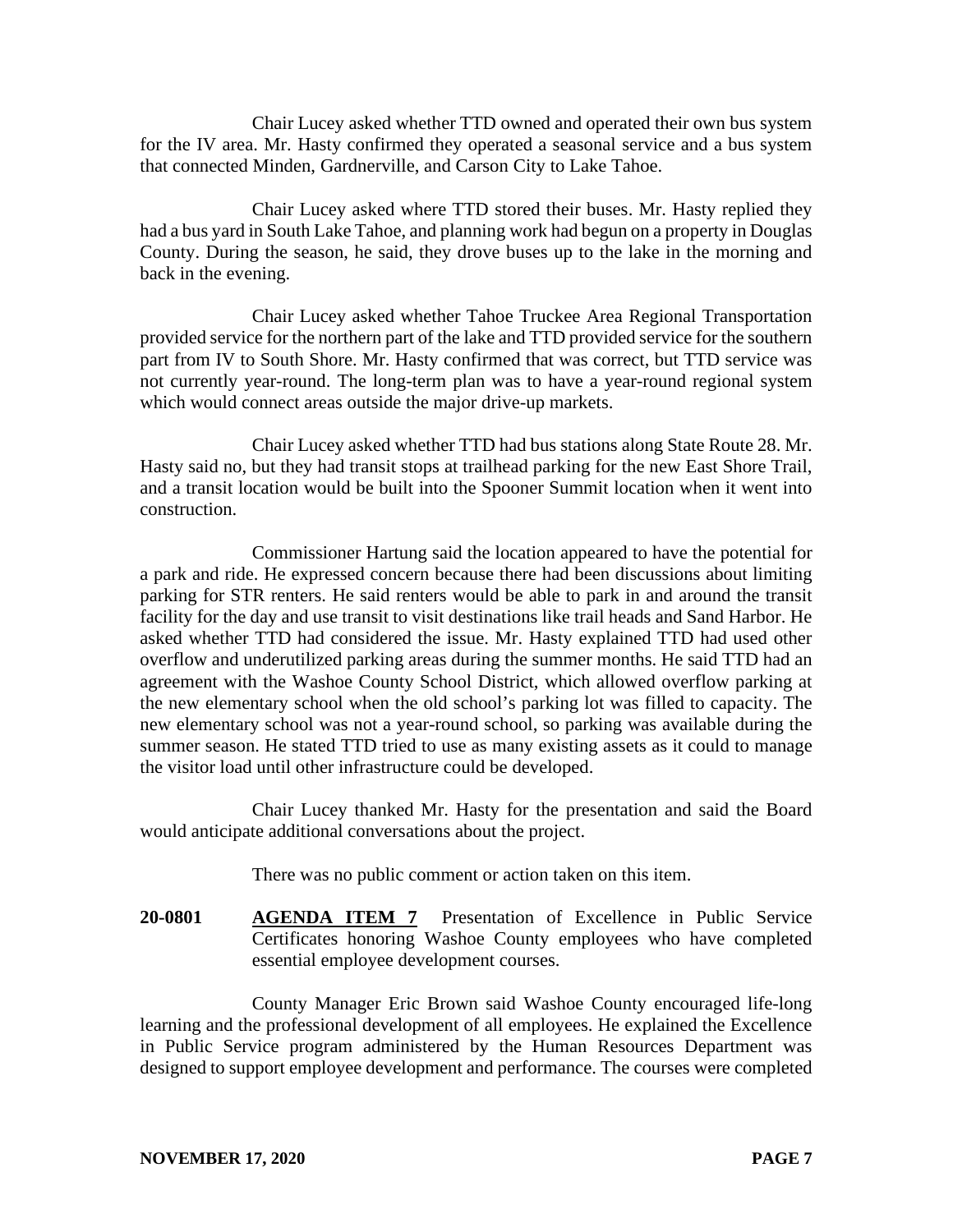over a two-year period and demonstrated employees' commitment to continuous personal and professional improvement and Washoe County's journey of excellence.

County Manager Eric Brown recognized the following employee:

#### **Essentials of SAP for HR Reps**

Misty Best, Public Defender's Office

Chair Lucey noted 2020 had been a challenging year. He encouraged employees to take advantage of training opportunities and thanked them for their commitment to self-improvement.

There was no public comment or action taken on this item.

### **PROCLAMATIONS**

**20-0802 AGENDA ITEM 8** Proclaim the week of November 8th - 14th as National Apprenticeship Week.

Commissioner Hartung read the Proclamation and presented it to Mr. Randy Canale, Apprenticeship Coordinator for UA Local 350 Plumbers, Pipefitters, and HVAC Technicians, and President of the Northern Nevada Apprenticeship Coordinators Association.

Using the Zoom app, Mr. Canale said he represented over 600 registered apprentices in northern Nevada. The apprenticeship programs provided the skilled workforce that allowed northern Nevada to be an attractive place for new business and industry. He noted construction had been identified as an essential occupation, so construction had helped keep the economy going during the COVID-19 pandemic. He thanked the Board for the Proclamation.

Mr. Canale said apprenticeships were not an alternative to college, they were college. He noted all apprenticeship programs signed a Memorandum of Understanding with community colleges; they were earn-while-you-learn programs which taught transportable skill sets that were in high demand.

Chair Lucey expressed approval of the organization and the training programs. He believed this country did not emphasize the importance of the trades. He thought the general mindset emphasized four-year college degrees, but he knew many individuals who were very successful working in the trades. He commended Mr. Canale and his organization for encouraging youths and training them to succeed.

Commissioner Herman thought apprenticeship programs were among the most important things a community could offer young people, including individuals who sought a career change. Apprenticeship programs offered a source of income which was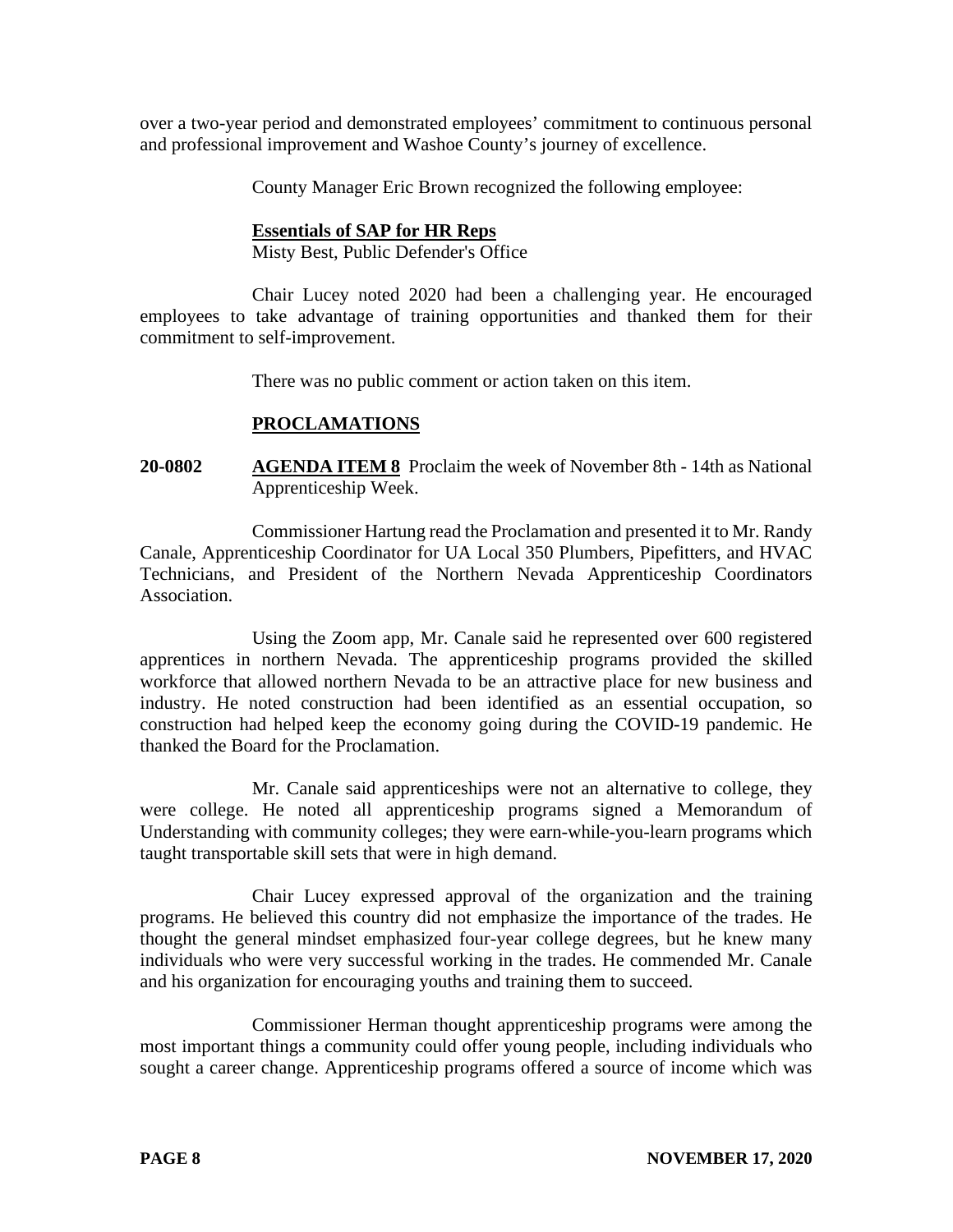important, particularly during difficult times. She thanked Mr. Canale for being part of a society that took care of the working class.

Commissioner Jung expressed approval of apprenticeship programs. She agreed with Commissioner Herman's statement about the importance of apprenticeship programs for youth and individuals considering a career change. She said the programs were unique because trainees were paid for their work while they trained, and they received health insurance for themselves and their families. She mentioned individuals with bluecollar jobs had a measurably high level of happiness in their lives and were proud to provide for their families and contribute to their community. She said strong unions throughout the nation made it possible for individuals in the trades to have good wages. People like Mr. Canale and his organization helped individuals working in the trades by representing them at meetings and ensuring they were paid wages commensurate with the amount of training invested in them through apprenticeship programs. She wondered whether the debt incurred by young people who obtained four-year college degrees made sense anymore. She said even the County had perpetuated the trend by requiring higher degrees, which served as a barrier for individuals unable to obtain degrees from academic institutions. She thanked Mr. Canale for his efforts to engage individuals in apprenticeships.

Mr. Canale accepted the Proclamation on behalf of all building and construction trades. He expressed appreciation for the Board's support. He said the Commissioners received packets with invitations to tour training centers, and he noted anyone interested in a tour was welcomed.

There was no response to the call for public comment.

On motion by Commissioner Hartung, seconded by Vice Chair Berkbigler, which motion duly carried on a 5-0 vote, it was ordered that Agenda Item 8 be adopted.

# **DONATIONS**

- **20-0803 9A1** Recommendation to accept a donation [\$12,000.00] from DR Horton for the Community Services Department to improve school zone pedestrian safety on Zolezzi Lane; and direct the Comptroller's Office to make the necessary budget amendments. Community Services. (Commission District 2.)
- **20-0804 9A2** Recommendation to accept a donation [\$12,266.00] from the Mountain View Montessori School to improve school zone pedestrian safety on Zolezzi Lane; and direct the Comptroller's Office to make the necessary budget amendments. Community Services. (Commission District 2.)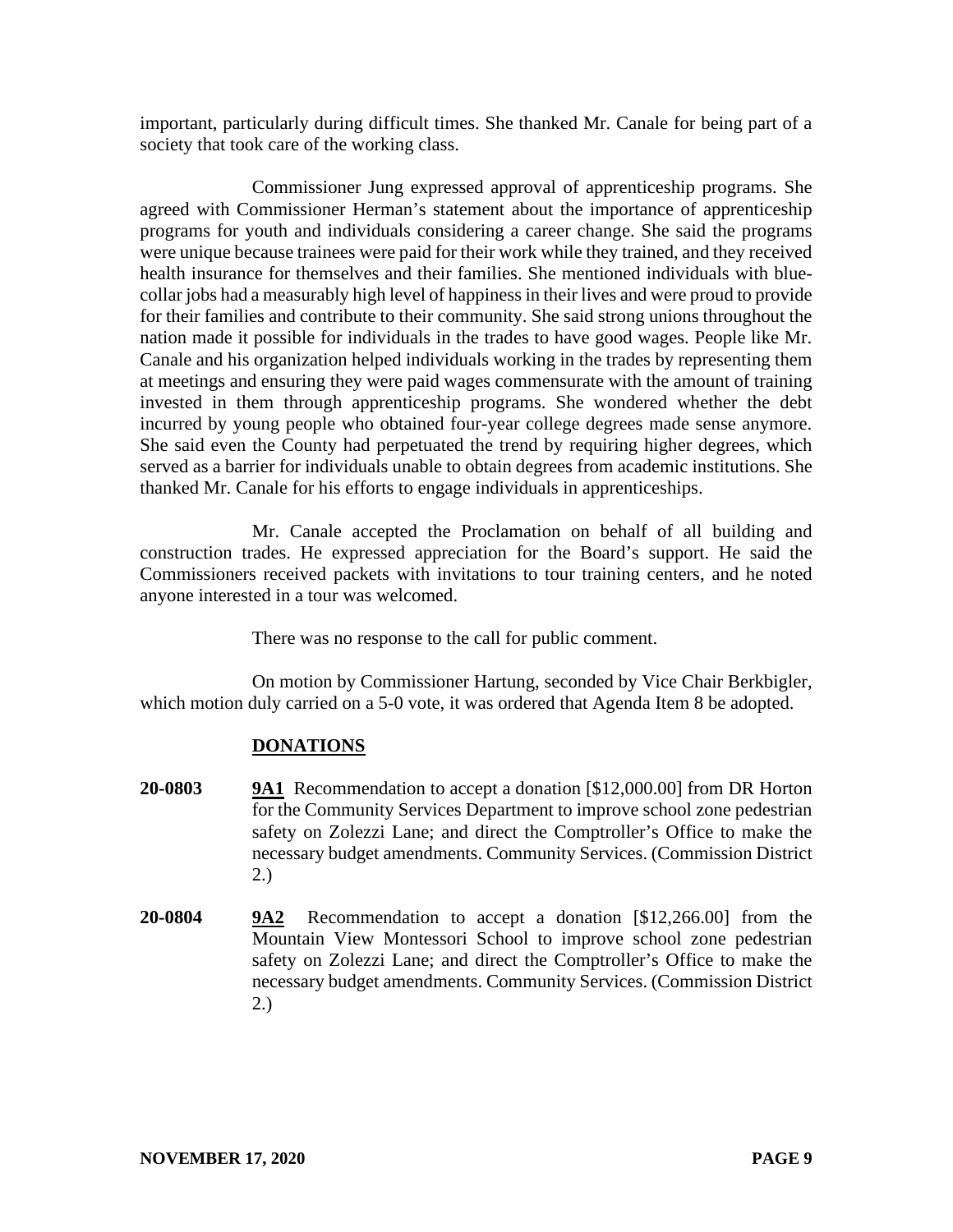- **20-0805 9B** Recommendation to accept donations to Washoe County Regional Animal Services in the amount of [\$11,479.00] retroactive for the period July 1, 2020 through September 30, 2020, to be used for the humane care and treatment of sick and/or injured, stray, abandoned, or at-risk animals received; express appreciation for these thoughtful contributions; and direct the Comptroller's Office to make the necessary budget amendments. Animal Services. (All Commission Districts.)
- **20-0806 9C** Recommendation to accept one-time appreciation gift donations [estimated value of \$1,250.00] from private citizens to the Washoe County Sheriff's Office. Sheriff. (All Commission Districts.)

Vice Chair Berkbigler read the donations. She noted DR Horton was a good community partner and Mountain View Montessori School was a well-attended school so student safety was a priority; she thanked them both for their donations. She expressed appreciation for everyone who donated to Regional Animal Services for the care of animals, which she felt was an important issue. She thanked residents who made donations to the Sheriff's Office and other organizations within the County.

There was no response to the call for public comment.

On motion by Vice Chair Berkbigler, seconded by Commissioner Hartung, which motion duly carried on a 5-0 vote, it was ordered that Agenda Items 9A1 through 9C be acknowledged and accepted.

# **CONSENT AGENDA ITEMS** – **10A THROUGH 10E**

- **20-0807 10A** Recommendation to approve an Easement Agreement and Easement Deed between Washoe County and Silverado Eagle Canyon LLC, for a permanent, non-exclusive easement (totaling  $\pm 28,385$  square feet) on APN 532-020-04 in Sparks, Nevada for construction and use of a Slope Easement. Community Services. (Commission District 4.)
- **20-0808 10B1** Recommendation to accept renewed funding for a Deputy District Attorney for the provision of continuing prosecutor services related to the High Intensity Drug Trafficking Areas (HIDTA) Task Force in the amount of [\$125,000 no match] from the Office of National Drug Control Policy award to Nevada HIDTA for the retroactive period of January 1, 2020 through December 31, 2021, with remaining \$47,000 position cost covered by District Attorney General Fund budget, direct the Comptroller's Office to make the necessary budget amendments, and retroactively authorize the District Attorney or his designees to sign the grant agreement. District Attorney. (All Commission Districts.)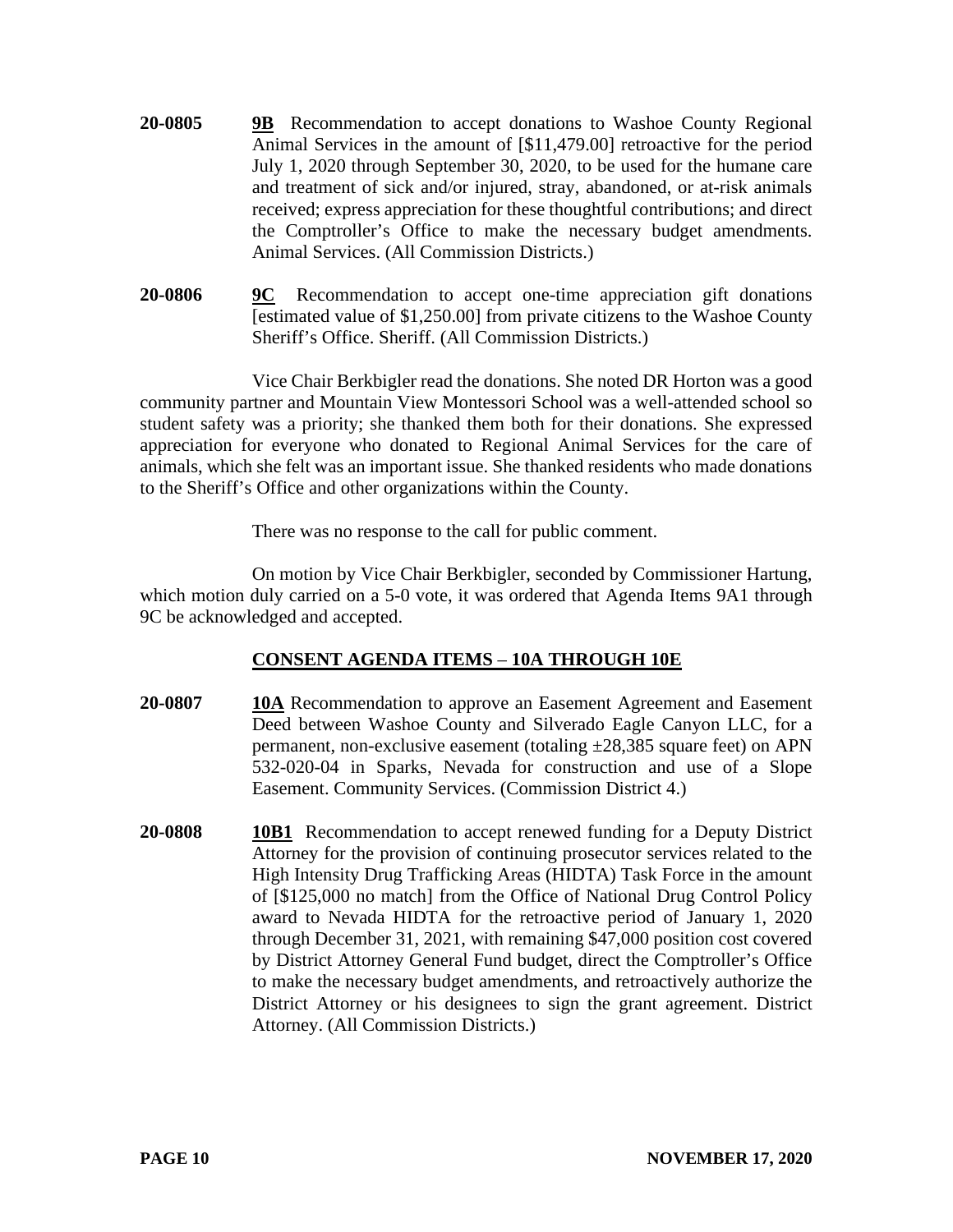- **20-0809 10B2** Recommendation to accept a Victims of Crime Act (VOCA) supplemental grant to the District Attorney's Office in the amount of [\$76,800; \$19,200 required match], from the State of Nevada Department of Health and Human Services Division of Children and Family Service (DCFS) to provide funding to create two intermittent hourly Program Assistant positions, as approved by the Job Evaluation Committee, to coordinate victim services; retroactive from July 1, 2020 through July 30, 2021; direct Human Resources to create the necessary positions and direct the Comptroller to make the necessary budget amendments and retroactively authorize the District Attorney or his designees to sign the grant agreement. District Attorney. (All Commission Districts)
- **20-0810 10C** Recommendation to approve a subgrant to the Food Bank of Northern Nevada of Coronavirus Aid, Relief, and Economic Security Act - Coronavirus Relief Fund (CARES) in the amount of [ \$76,500 ] for Food Assistance, grant period retroactive from October 1, 2020 through December 30, 2020, and if approved, authorize the County Manager to sign the Washoe County Subgrant Agreement between Washoe County and the Food Bank of Northern Nevada; and approve the Resolution necessary for same. Manager's Office. (All Commission Districts)
- **20-0811 10D1** Recommendation to accept a Nevada Division of Emergency Management grant award [amount not to exceed \$80,353.00, no County match required] as administered through the State of Nevada, Department of Public Safety, Division of Emergency Management, Federal FY 2020 project number 97067.20, to the Washoe County Sheriff's Office Community Emergency Response Team (CERT) for payment of one intermittent position as well as equipment and supplies for the retroactive grant term of October 1, 2020 through September 30, 2022 and if approved, authorize Sheriff Balaam to execute grant award documentation, and direct the Comptroller's Office to make the necessary budget amendments. Sheriff. (All Commission Districts.)
- **20-0812 10D2** Recommendation to accept a Nevada Division of Emergency Management grant award [amount not to exceed \$40,125.00, no County match required] as administered through the State of Nevada, Department of Public Safety, Division of Emergency Management, Federal FY 2020 project number 97067.20, to the Washoe County Sheriff's Office Northern Nevada Regional Intelligence Center - FUSION (NNRIC) for the purchase of software license renewals for the retroactive grant term of October 1, 2020 through September 30, 2022 and if approved, authorize Sheriff Balaam to execute grant award documentation, and direct the Comptroller's Office to make the necessary budget amendments. Sheriff. (All Commission Districts.)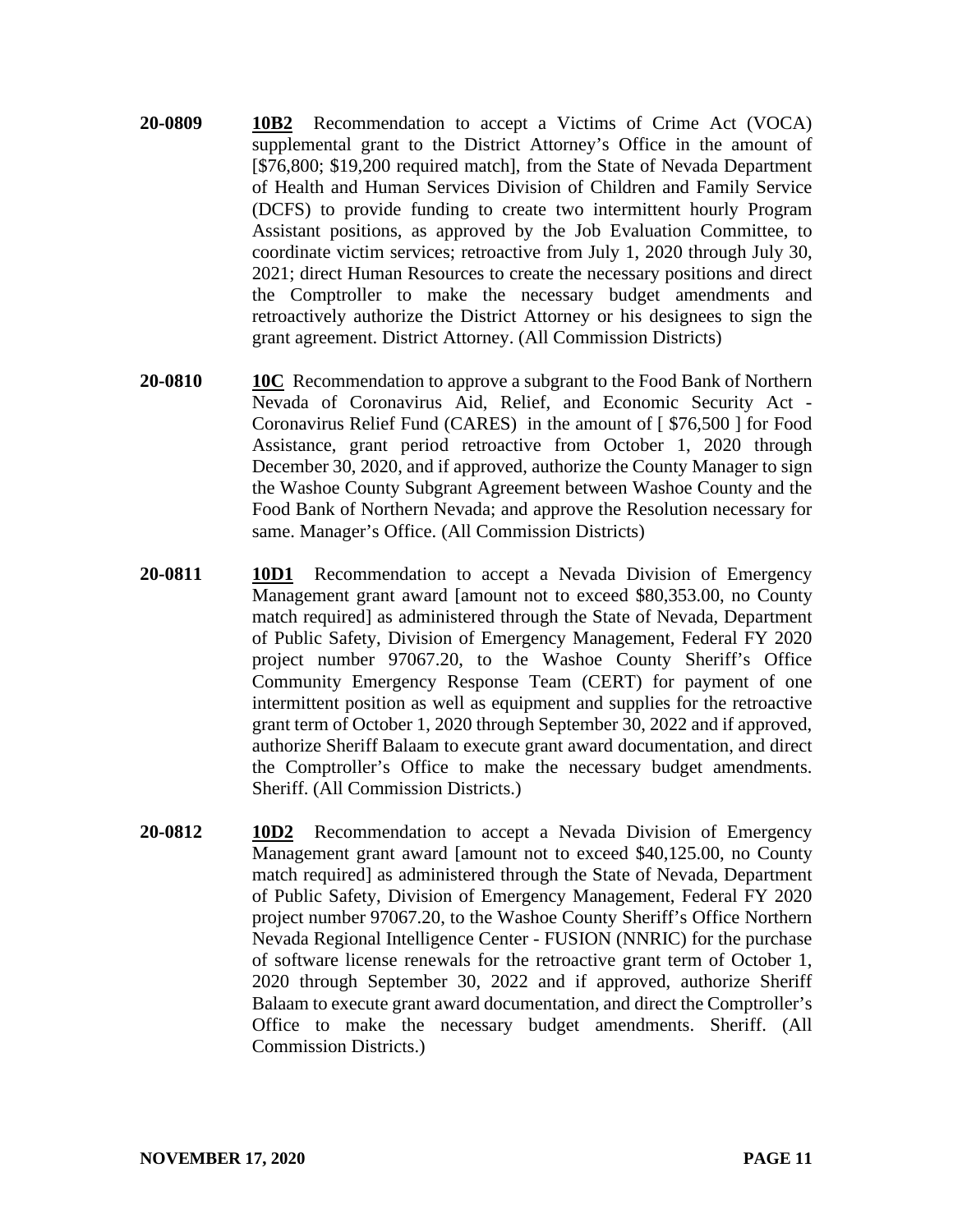- **20-0813 10D3** Recommendation to accept a Nevada Division of Emergency Management grant award [amount not to exceed \$80,072.00, no County match required] as administered through the State of Nevada, Department of Public Safety, Division of Emergency Management, Federal FY 2020 project number 97067.20, to the Washoe County Sheriff's Office Special Operations Division Cyber Crimes Unit for the purchase of equipment and forensic software for the retroactive grant term of October 1, 2020 through September 30, 2022 and if approved, authorize Sheriff Balaam to execute grant award documentation, and direct the Comptroller's Office to make the necessary budget amendments. Sheriff. (All Commission Districts.)
- **20-0814 10D4** Recommendation to approve a Production Incentive Contract between the Reno Sparks Convention and Visitors Authority (RSCVA) and the Regional Public Safety Training Center (RPSTC) to provide an incentive payout to the RPSTC based on new consumed room night production, [No fiscal impact] for the retroactive period of July 01 2020 - June 30 2022. Sheriff. (All Commission Districts.)
- **20-0815 10D5** Recommendation to accept the Can-Am Outlander Max award from the Firehouse Subs Foundation [amount not to exceed \$18,633.25, no In-Kind county match required] to cover new Can-Am Outlander Max 1000Xt & Accessories, for the retroactive grant period of October 24, 2020 through March 1, 2021 and if approved, direct Comptroller's Office to make the necessary budget amendments and authorize Sheriff Balaam to execute grant award documents. Sheriff. (All Commission Districts.)
- **20-0816 10E** Recommendation to accept a U.S. Department of Health and Human Services, Health Resources and Services Administration subgrant award from Zero to Three: National Center for Infants, Toddlers and Families in the amount of [\$75,000; no County match requirement]; retroactive from September 30, 2020 through September 29, 2021 to support the Safe Babies Court Team program; authorize the Director of the Human Services Agency to execute subaward agreement and related documents; and direct the Comptroller to make necessary budget amendments. Human Services Agency. (All Commission Districts.)

There was no public comment on the Consent Agenda Items listed above.

On motion by Vice Chair Berkbigler, seconded by Commissioner Hartung, which motion duly carried on a 5-0 vote, it was ordered that Consent Agenda Items 10A through 10E be approved. Any and all Resolutions pertinent to Consent Agenda Items 10A through 10E are attached hereto and made a part of the minutes thereof.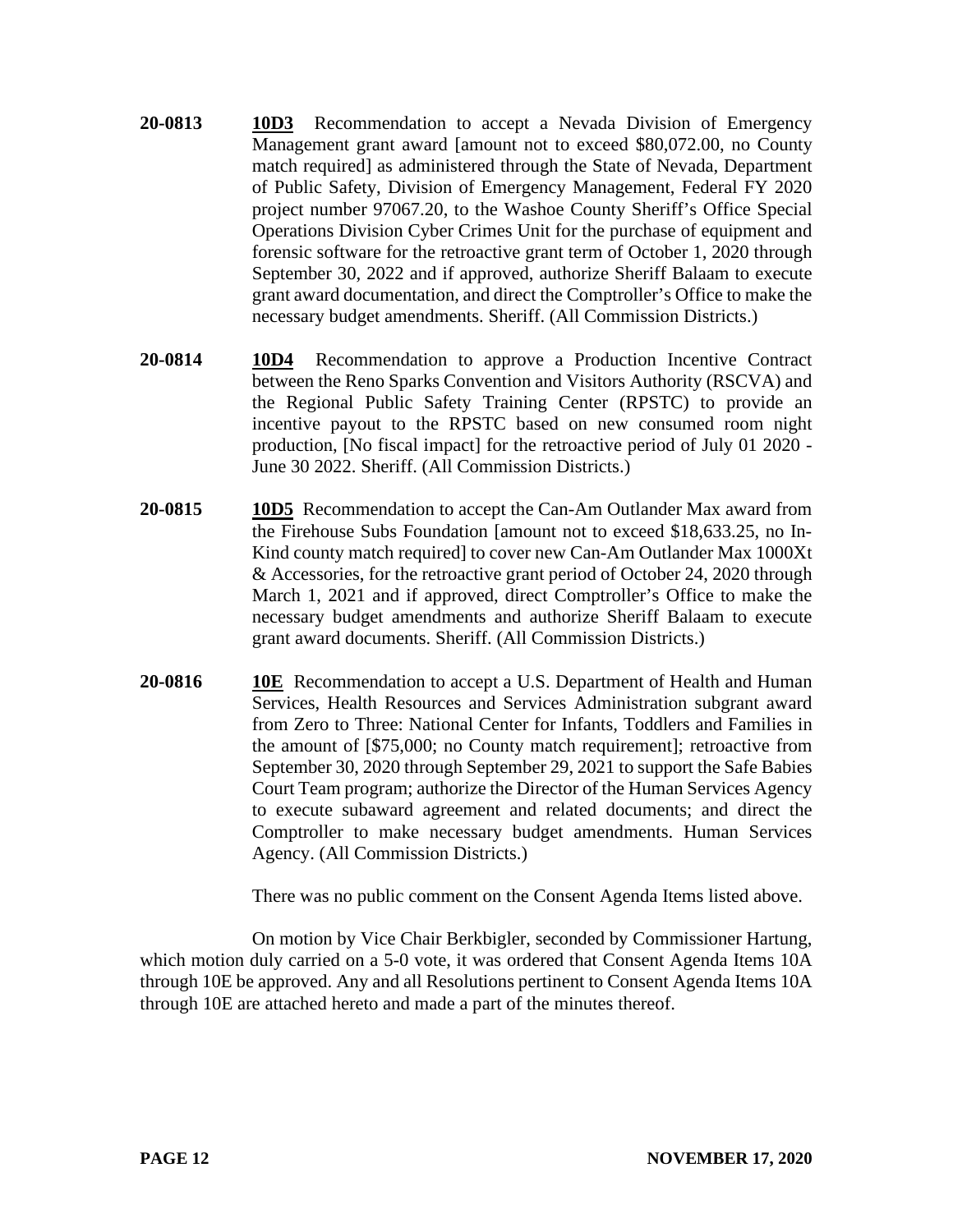### **BLOCK VOTE – 11, 13, 14, 15, 16**

**20-0817 AGENDA ITEM 11** Recommendation to appoint either Lane McQuatt or Terri Svetich as one of Washoe County's members to the Truckee River Fund Advisory Committee. Manager's Office. (All Commission Districts.)

There was no response to the call for public comment.

On motion by Vice Chair Berkbigler, seconded by Commissioner Hartung, which motion duly carried on a 5-0 vote, it was ordered that Terri Svetich be appointed to the Truckee River Fund Advisory Committee.

**20-0818 AGENDA ITEM 13** Recommendation to accept a Violence Against Women Act (VAWA) grant to the District Attorney's Office in the amount of [\$164,825; \$55,019 required match], from the State of Nevada Attorney General's Office to provide funding for a Deputy District Attorney III retroactive from July 1, 2020 through July 30, 2021 and direct the Comptroller to make the necessary budget amendments and retroactively authorize the District Attorney or his designees to sign the grant agreement. District Attorney. (All Commission Districts.)

There was no response to the call for public comment.

On motion by Vice Chair Berkbigler, seconded by Commissioner Hartung, which motion duly carried on a 5-0 vote, it was ordered that Agenda Item 13 be accepted, directed, and authorized.

**20-0819 AGENDA ITEM 14** Recommendation to approve Amendment #2 to the contract currently awarded to Reno Initiative for Shelter and Equality (RISE) (awarded Request for Proposal (RFP) #3130-20) for Facility Operator of Our Place Women and Family Shelter on the Our Place campus to: (1) include a one-time payment in the amount of [\$100,000] that exceeded the original [\$1,983,333] contract amount as a result of an increased need for services due to COVID-19 retroactive for the period of July 1, 2020 through September 30, 2020, (2) authorize an increase in the amount of [\$120,000] to support increased staffing needs, for a total payment amount of [\$2,103,333] retroactive for the term of May 1, 2020 through June 30, 2021, (3) authorize an increase of [\$120,000] to the four (4) renewal periods for a contract amount not to exceed [\$1,820,000], plus up to [\$50,000] in possible reimbursements for hotels, (3) if approved authorize the Purchasing and Contracts Manager to executed the amendment and revise the Purchase Order. Human Services Agency. (All Commission Districts.).

There was no response to the call for public comment.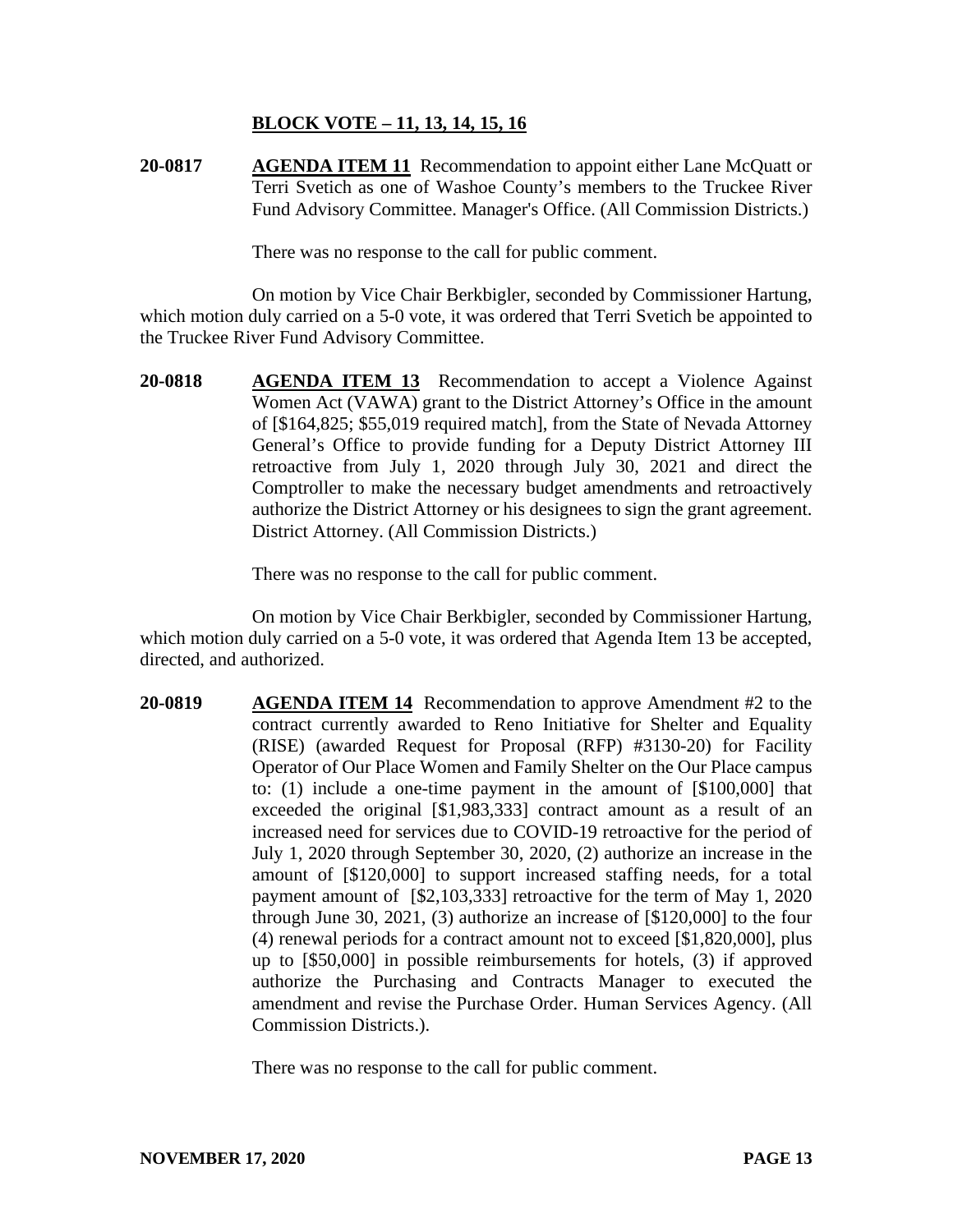On motion by Vice Chair Berkbigler, seconded by Commissioner Hartung, which motion duly carried on a 5-0 vote, it was ordered that Agenda Item 14 be approved and authorized.

**20-0820 AGENDA ITEM 15** Recommendation to accept Community Development Block Grants from the Nevada Governor's Office of Economic Development in the amount of [\$144,300, no county match] to increase food distribution in Northern Nevada; and in the amount of [\$30,000, no county match] for two refrigerated trailers for Sun Valley and North Valleys; and in the amount of [\$11,747, no county match] for COVID related supplies for rural senior centers in Washoe County; all three grants are for a period retroactive from October 1, 2020 through September 30, 2021; and if approved, authorize County Manager to execute grant documents and sign Subgrant Agreements between Washoe County and the Food Bank of Northern Nevada in the amount of \$144,300 to increase food distribution in Northern Nevada, and in the amount of \$30,000 for two refrigerated trailers for Sun Valley and North Valleys and approve the Resolutions necessary for same; and direct Comptroller's Office to make the appropriate budget amendments. Manager's Office. (All Districts)

There was no response to the call for public comment.

On motion by Vice Chair Berkbigler, seconded by Commissioner Hartung, which motion duly carried on a 5-0 vote, it was ordered that Agenda Item 15 be accepted, authorized, approved, and directed.

**20-0821 AGENDA ITEM 16** Recommendation to accept a Nevada Division of Emergency Management grant award [amount not to exceed \$200,000.00, no County match required] as administered through the State of Nevada, Department of Public Safety, Division of Emergency Management, Federal FY 2020 project number 97067.20, to the Washoe County Sheriff's Office Bomb Unit for the purchase of equipment for the Consolidated Bomb Team for the retroactive grant term of October 1, 2020 through September 30, 2022 and if approved, authorize Sheriff Balaam to execute grant award documentation, and direct the Comptroller's Office to make the necessary budget amendments. Sheriff. (All Commission Districts.)

There was no response to the call for public comment.

On motion by Vice Chair Berkbigler, seconded by Commissioner Hartung, which motion duly carried on a 5-0 vote, it was ordered that Agenda Item 16 be accepted, authorized, and directed.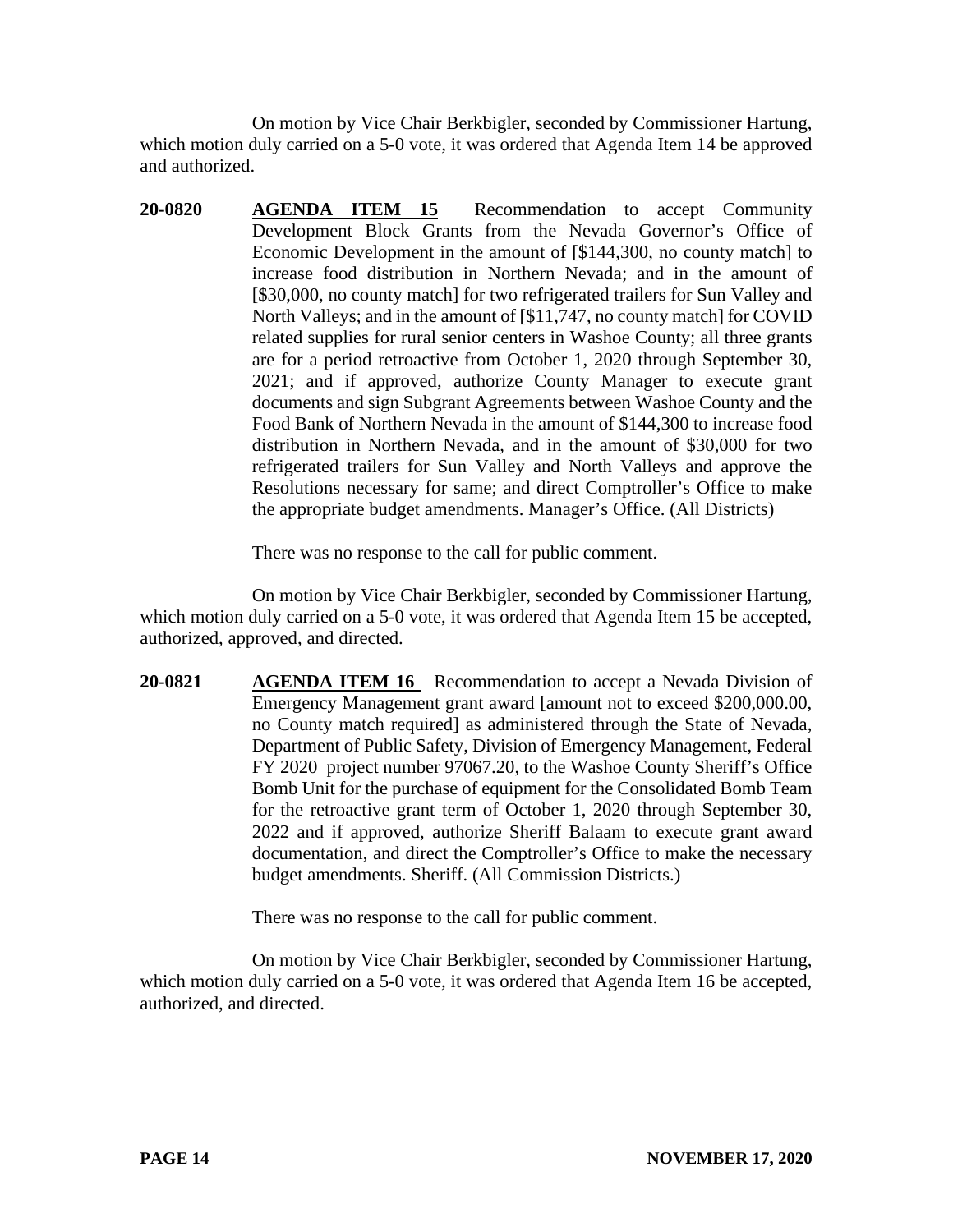**20-0822 AGENDA ITEM 12** Recommendation to Acknowledge Receipt of the Distinguished Budget Presentation Award for Fiscal Year 2019-2020 from the Government Finance Officers Association (GFOA). Manager's Office. (All Commission Districts)

Using the Zoom app, Budget Manager Lori Cooke stated this item was significant because it demonstrated effective collaboration within the Budget Division and the County as a whole. She mentioned this meeting would be the last regular Board meeting for Fiscal Analyst Valerie Gilmore, who would retire after 21 years of working for the County. She thanked Ms. Gilmore for her service.

Chair Lucey acknowledged the work performed by the budget team to assemble the budget each year. On behalf of the Board he wished Ms. Gilmore a happy retirement. He noted the job of managing assets and expectations for the entire organization was difficult. He said the County had been successful in managing its finances for many years and it was in large part due to the efforts of the budget team. He asserted the Distinguished Budget Presentation Award for Fiscal Year 2019-2020 was well deserved. He congratulated Ms. Cooke and the Budget Division.

There was no response to the call for public comment.

On motion by Commissioner Hartung, seconded by Vice Chair Berkbigler, which motion duly carried on a 5-0 vote, it was ordered that Agenda Item 12 be acknowledged.

### **PUBLIC HEARING**

**20-0823 AGENDA ITEM 17** Public Hearing: Appeal of the denial, by the Washoe County Board of Adjustment of Variance Case Number WPVAR20-0004 (Merritt Rear Yard Setback Reduction) which sought approval of a variance to allow the reduction of the required rear yard setback from 20 feet to 9 feet, 9 inches, to facilitate the construction of a new detached garage on a parcel of land with an existing single-family residence. This constitutes a reduction of 10 feet, 3 inches.

> The proposed project is located at 2152 Tanager Court, at the northern terminus of Tanager Court, approximately 400 feet north of its intersection with Wagtail Drive.

> The Board may affirm, reverse, or modify the decision of the Board of Adjustment. In doing so, the Board may directly grant all or part of the variance request. Community Services. (Commission District 4.) The Chair opened the public hearing.

Senior Planner Roger Pelham conducted a PowerPoint presentation via Zoom, a copy of which was placed on file with the Clerk. He reviewed slides with the following titles: Appeal of Denial of Variance Case Number WPVAR20-0004; Request; Vicinity Map; Overhead Photo; Proposed Site Plan; Proposed Structure; Variance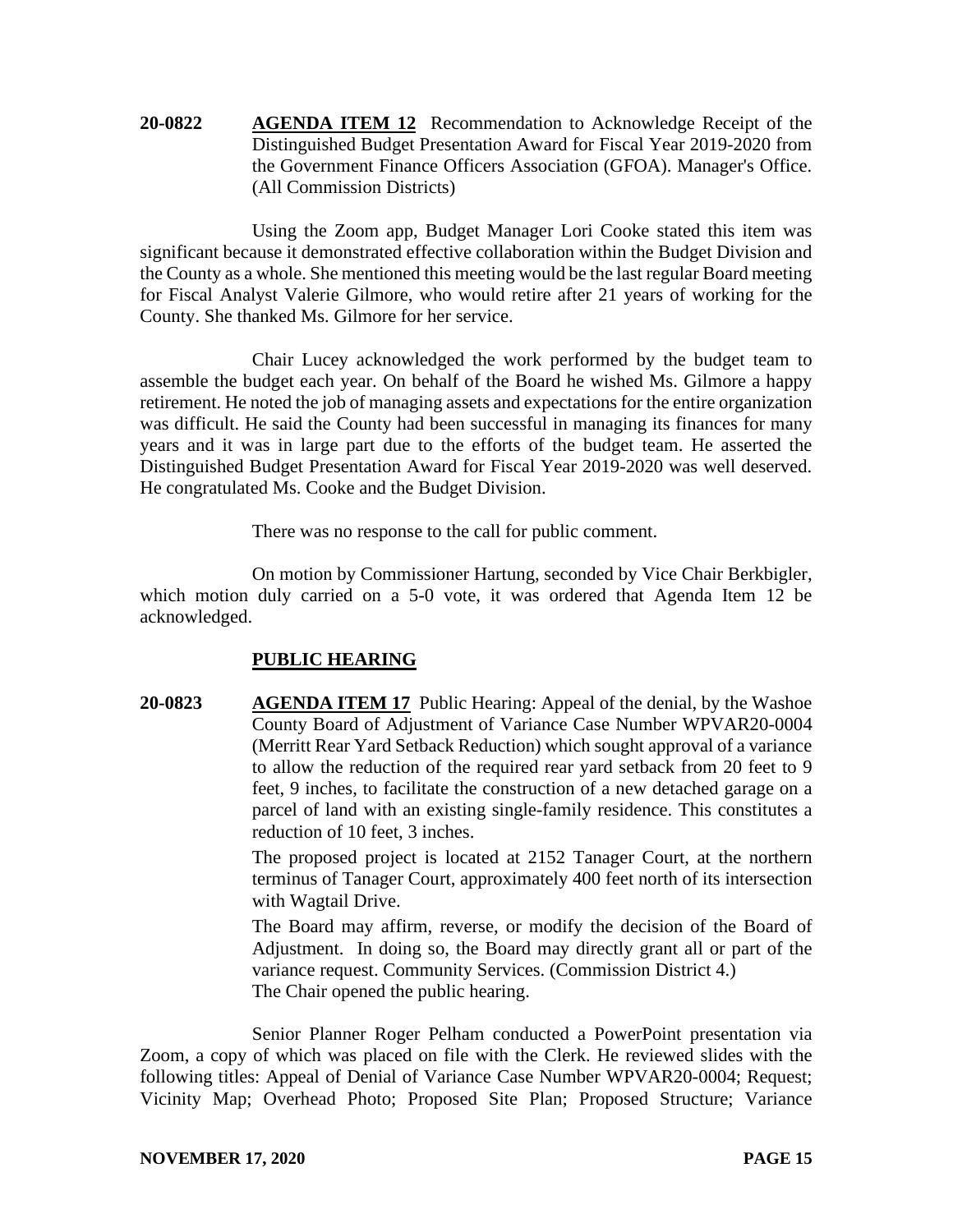Requirements; Variance Findings of Fact (5 slides); Public Comment; Public Notice; Reviewing Agencies; Recommendation; and Possible Motions (Pages 3 & 4).

Mr. Pelham said the subject site was located in the Eagle Canyon area of the Spanish Springs Area Plan, east of Calle de la Plata. The site was within an area developed with similar single-family dwellings, many of which included extra detached garages. He noted the structure was greater than 12 feet in height; any structure 12 feet or less in height would be allowed in that location. He stated the appellant contended the shape of the parcel was exceptional and the site had a drainage issue on the northeast end of the parcel, both of which created the hardship that justified a variance. He asserted the drainage issue had not created a constraint because it was not on the subject property, and the pie shape of the parcel was similar to others in the area. He said staff received a letter from the neighboring property owner who was in favor of the application request because it would move the proposed garage further away from the windows of his house.

Chair Lucey noted the appellant would be allotted 10 minutes to present their appeal to the Board.

Ms. Jennifer Merritt thanked Mr. Pelham for explaining the application to the Board. She said the requested variance was for her rear yard setback. Based on Washoe County Code, the rear yard setback would be 20 feet from the property line based on the height of the walls. She stated other properties in the cul-de-sac had pie-shaped yards, but their side yards were of equal size while the subject property's west side was 67 feet shorter than the east side. The requested setback would equal 221 square feet. She said she obtained approval from the homeowner's association provided that all relevant permits be obtained through Washoe County and the proposed structure conform to the materials and colors of the existing home. She stated the application had been reviewed by the Spanish Springs Citizen Advisory Board and it had passed unanimously. Other agencies reviewed the request and made no observations. She noted the proposed structure would not obstruct sunlight, air space, or mountain views from surrounding neighbors. She highlighted various reasons why obtaining a 20-foot setback for the proposed structure would increase personal comfort and reduce hardship. She thanked the Board for considering the appeal.

Commissioner Hartung disagreed with the findings of County staff. He thought there were extraordinary circumstances, such as the irregular lot shape. He noted the parcel abutted a 50-foot storm drain easement so the setback would not encroach on any neighbors. He said the square footage of the setback was only the size of a small bedroom. He considered it to be a reasonable request which was not opposed by any neighbors or other reviewing agencies. He stated the proposed use would conform to other properties in the neighborhood.

Chair Lucey agreed with Commissioner Hartung's statements. He viewed the neighborhood using the County's mapping system and observed several homes with secondary detached structures located at the property line or within the setbacks.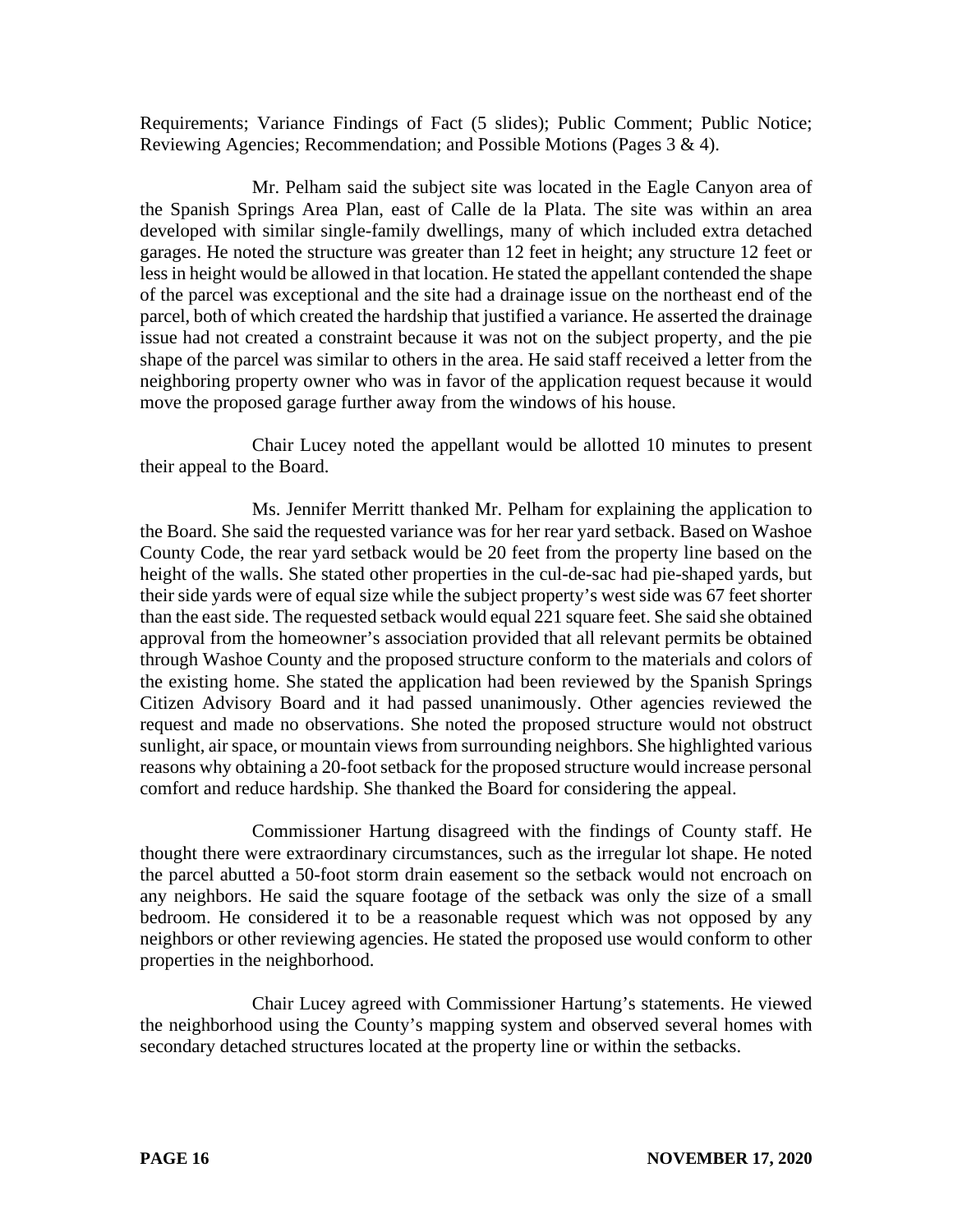Commissioner Hartung believed the proposed structure would benefit the neighborhood because it would be used to store recreational vehicles and all-terrain vehicles which might otherwise be stored in the front yard. He opined the request was a responsible option. Chair Lucey agreed.

Commissioner Herman thought the proposed structure would benefit the neighbor who supported the application by improving their view. She noted the only opposition came from County staff.

Commissioner Jung expressed support for the appeal. She requested a future agenda item to discuss unelected boards. She said it appeared as though requests were most often rejected by advisory boards. She thought citizens would be less likely to follow correct processes when they were excessively cumbersome. She wanted to discuss advisory boards before the next legislative session as she though they were part of a larger issue in northern Nevada. She believed in property owner's rights, so she would support this request. She commended the appellant for following the correct approval process and Commissioner Hartung for his thorough understanding of his District.

There was no public comment on this item.

On motion by Commissioner Hartung, seconded by Vice Chair Berkbigler, which motion duly carried on a 5-0 vote, it was ordered that the decision of the Board of Adjustments for Variance Case Number WPVAR20-0004 (Merritt Rear Yard Setback Reduction) for Jamey and Jennifer Merritt be reversed, with conditions included as Attachment D to the staff report, being able to make all five findings in accordance with Washoe County Code Section 110.804.25.

# **20-0824 AGENDA ITEM 18** Public Comment.

County Clerk Janis Galassini said she received an email from Ms. Diane Heirschberg, which she placed on the record.

On the call for public comment and via the Zoom app, Ms. Diane Heirschberg said she was a full-time resident of Incline Village (IV). She opposed the proposed Tahoe Transportation District (TTD) transportation hub at the site of the former Incline Village Elementary School. She stated she provided a list of objections from local residents to Vice Chair Berkbigler, County Manager Eric Brown, and the Tahoe Regional Planning Agency. These objections included failure to hold public meetings, public disclosures, or public outreach; failure to consider other available sites; and a misstatement made alleging the support of Incline Village General Improvement District's General Manager Indra Winquest, who indicated by email that the statement of support was untrue. She said the TTD Board heard the objections from residents during their meeting the prior week. The TTD Board created a committee to consider other locations for the hub and ensure public meetings were conducted. She believed TTD needed to consider all available properties rather than focusing on acquiring this property at a bargain price. She claimed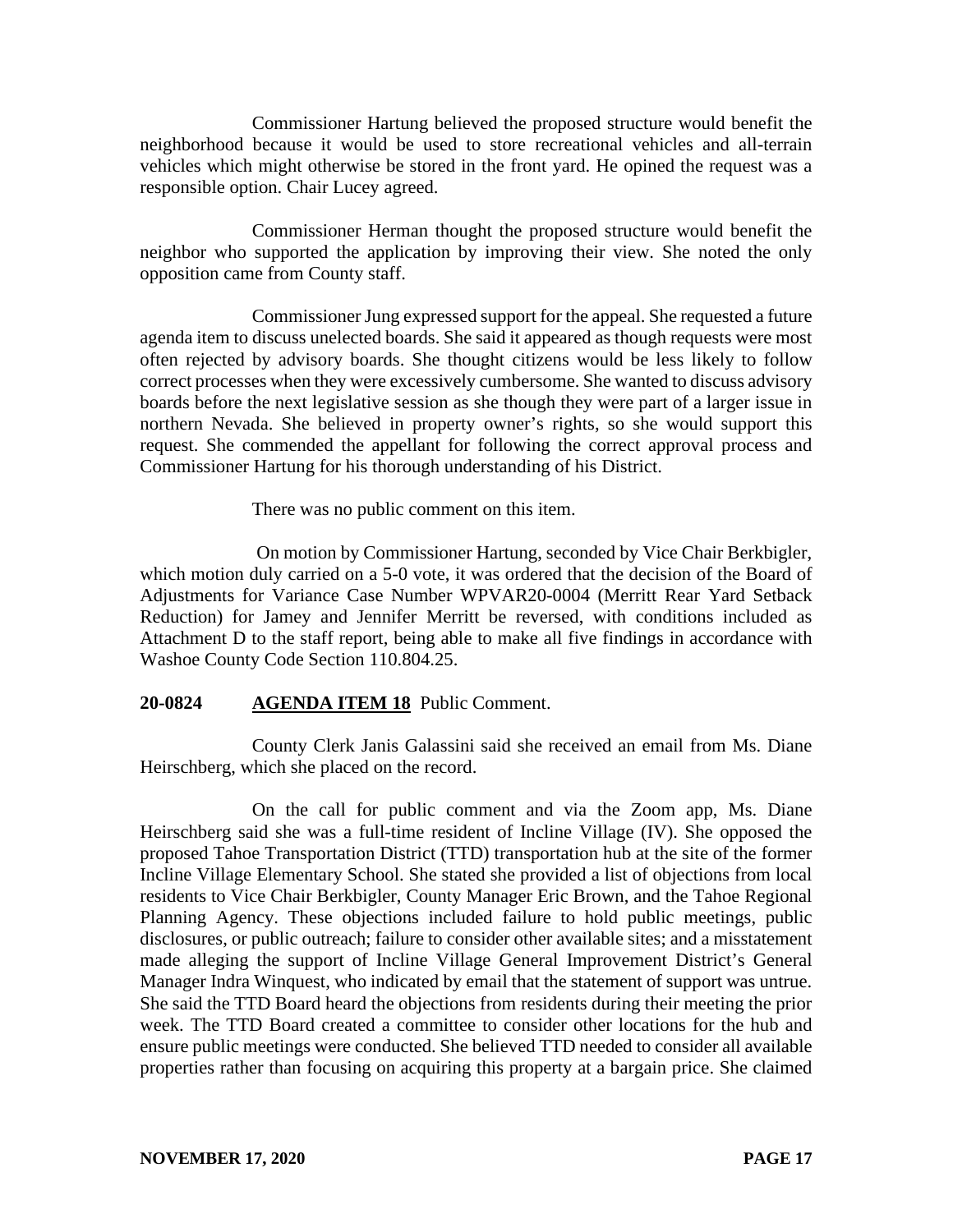TTD District Manager Carl Hasty acquired funding by obtaining an exemption from holding public meetings prior to receiving funding.

Using the Zoom app, Mr. Daniel Purdy said Chair Lucey announced public comment emails would not be read and voicemails would not be played in Chambers. He stated he was not averse to using the Zoom app to submit his public comments, but he noted many people had no access to Zoom. He alleged his brother Thomas Purdy was murdered in the County jail. He stated he was one of many community members who asked for changes in the County's law enforcement to hold police officers responsible for their actions. He claimed law enforcement organizations made political donations to the District Attorney (DA), so he believed the DA had no interest in prosecuting police officers. He expressed disdain for the Commissioners' inaction.

Using the Zoom app, Ms. Annemarie Grant alleged her brother was hogtied for 40 minutes and smothered at the County jail. She stated attempts to silence her efforts to obtain justice would strengthen her resolve, expressing dissatisfaction with the change in public comment procedures. She asked whether the Commissioners cared about the voices of community members who would be unable to make public comment while they were at work. She played part of the audio recording of her brother's arrest.

# **20-0825 AGENDA ITEM 19** Announcements/Reports.

County Manager Eric Brown noted the Board had an attorney/client session after the meeting adjourned.

In regard to Commissioner Jung's statements about appointed boards, Chair Lucey requested a future agenda item. He mentioned an issue with wild horses in Hidden Valley, which was a result of the southeast connector project. He was working with Assistant County Manager Dave Solaro and some State agencies to find solutions. The wild horses created a public safety issue for drivers in the Damonte Ranch and Hidden Valley areas. He noted a secondary feeding site had been placed between Hidden Valley and Damonte Ranch, which drew horses toward those neighborhoods. He asked staff to investigate mitigation efforts to prevent migration into the south side of the Hidden Valley community.

Chair Lucey mentioned the County and the Cities of Reno and Sparks would hold a concurrent meeting on November 18 to discuss the issue of homelessness in the region. There would be presentations from community partners and all three jurisdictions. He encouraged everyone to participate.

\* \* \* \* \* \* \* \* \* \* \*